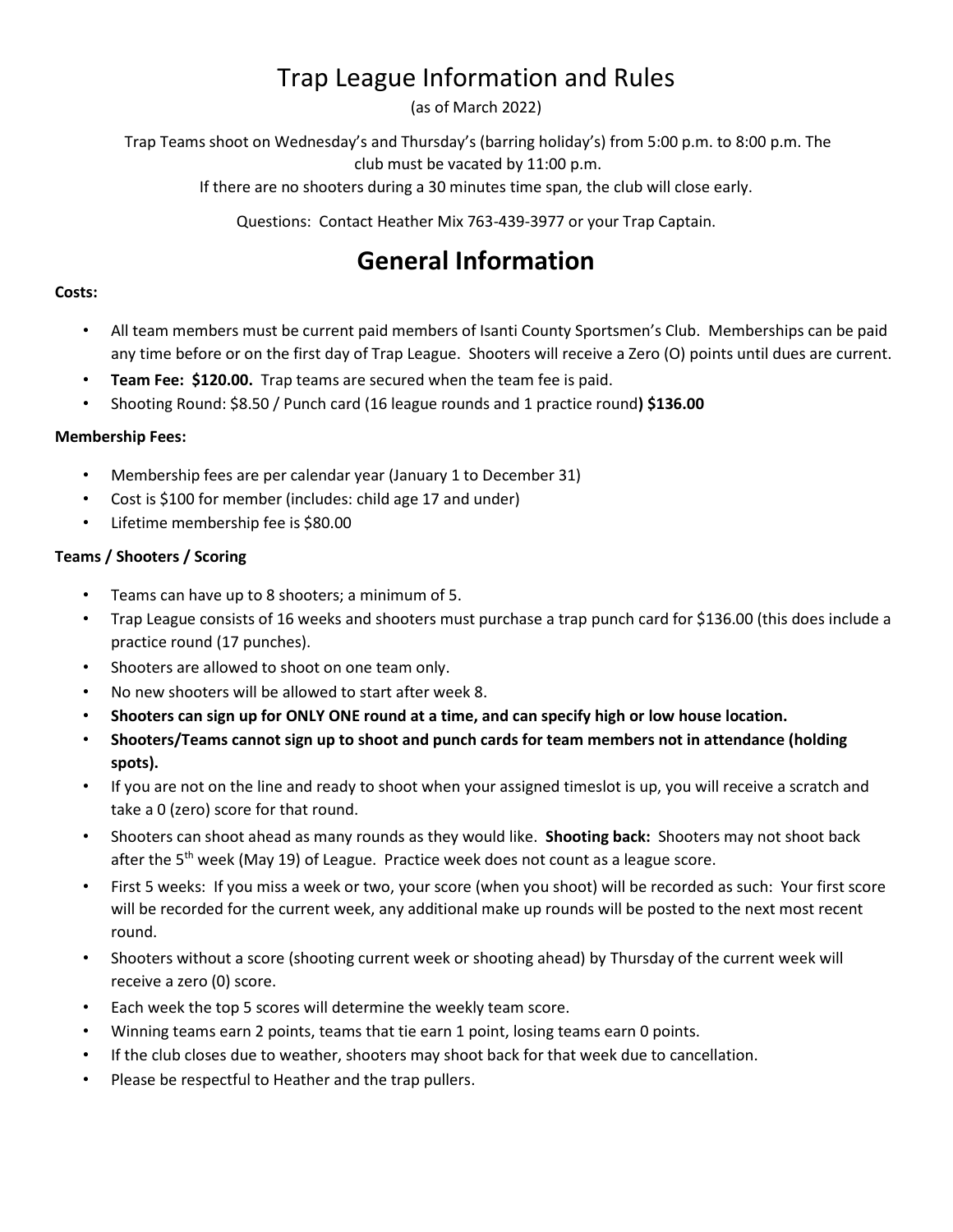#### **Handicaps**

- Shooters that were on a team the previous season will begin the new season with the handicap they ended with. New shooters will begin with a handicap of 2.
- Handicaps are adjusted every 2 weeks and are based on the average score from the previous 2 weeks.

#### **Handicap Calculation**

- Handicaps are calculated using the following formula: Actual number of clays shot in 2 weeks (added together with odd numbers rounded to the next highest number); divided by 2.
- Highest handicap is 7.
- A score using a handicap cannot be **higher than 23.**
- Handicaps cannot increase more than 2 points every week, they can however, decrease by any amount.
- Averages of:
	- $\checkmark$  22 and above: handicap of 0
	- $\checkmark$  21: handicap of 1
	- $\checkmark$  20: handicap of 2
	- $\checkmark$  19: handicap of 3
	- $\checkmark$  18: handicap of 4
	- $\checkmark$  17: handicap of 5
	- $\checkmark$  16: handicap of 6
	- $\checkmark$  15: handicap of 7
- Shooters who receive a zero (0) scratch score will receive a 0 handicap the following week. Shooters who receive a scratch score for the second week in a row will also receive a 0 handicap for the following two weeks.

# Rules

#### **Safety:**

- Guns should be stored in the gun racks provided with the actions open.
- Handle and carry all guns with the muzzle pointed in a safe direction, and the actions open.
- Load guns only when at your assigned shooting station; load only one shell at a time.
- Guns must be unloaded when changing stations.
- In the event of a delay in the line, unload your gun immediately and wait to reload until the puller says the shooting resumes.
- Guns must be unloaded when leaving the final shooting station.
- Any shell that misfires is your responsibility. Please dispose of them properly.
- No alcohol on the club's shooting ranges.
- No shouldering your gun until it is your turn to shoot.
- No tracking someone else's bird.
- No uninvited coaching to shooters on the line.
- Silence cell phones while on the line.
- No talking on the line, remember other shooters are trying to concentrate.
- Any violation of these rules will result in you being removed from the line or club grounds.
- Remember, this is a FUN league!